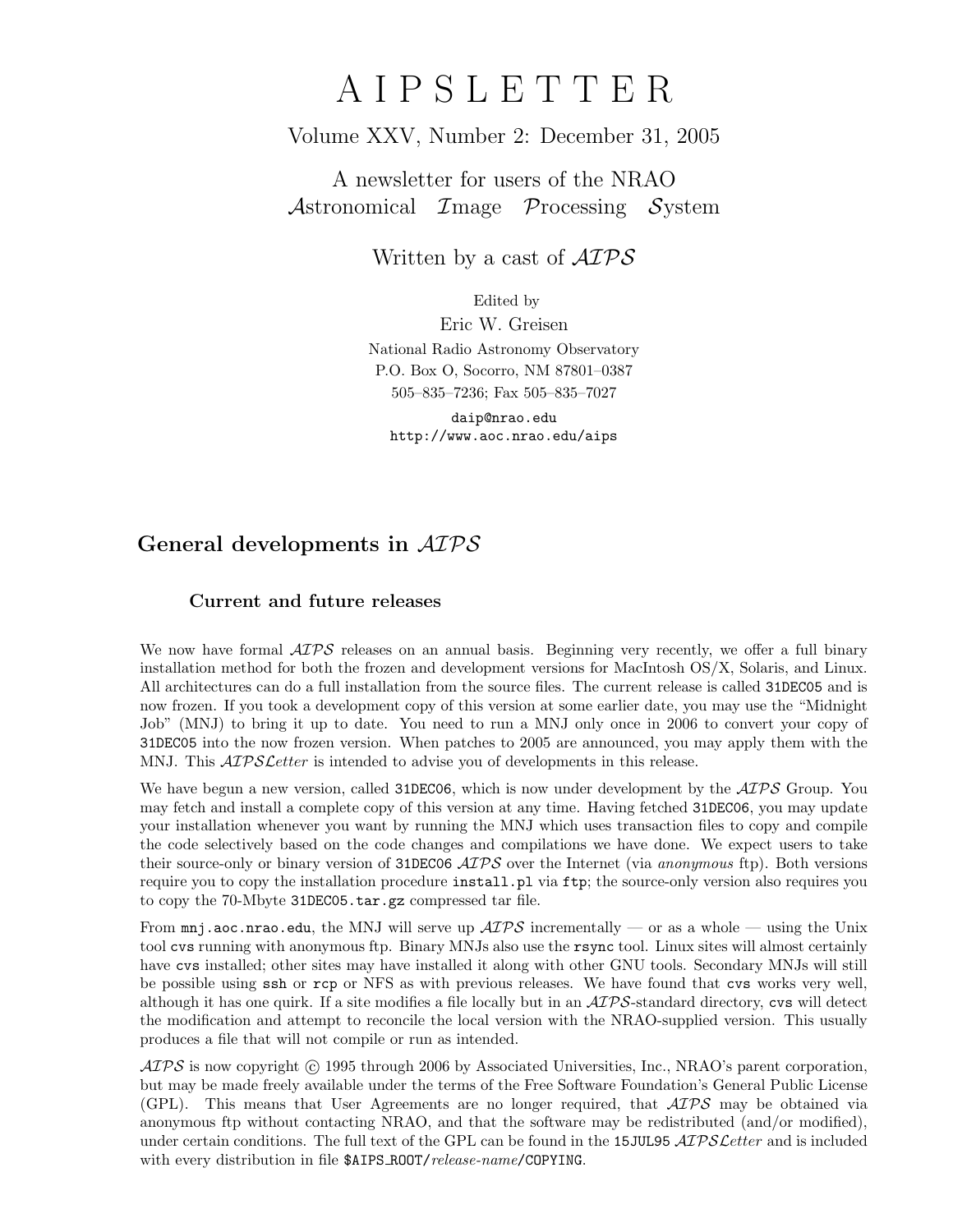#### Installing a new version

If compiling locally, new releases must be installed from the tar ball for that release. If using the binary installation, a full new installation must also be done with rsync. The cvs system requires this. When installing a new AIPS release in a system that already has a previous release, we recommend that install.pl be used and that the previous release be left in place, at least until the installation has been seen to work. If you do this, then you will not have to re-edit the disk, printer, and tape lists and can simply skip all those pages in the install.pl menus. The old  $$HOME/$ .AIPSRC file may be left in place, but it will need to be edited. The lines giving the DOWNLOADED and UNPACKED parameters should be deleted and the CCOMOPT line should be changed to point to the current release rather than the previous one — the -I parameter really should be -I\$INC but that seems to confuse install.pl. Therefore, for now, the \$INC has to be given in its full path name, which forces a re-edit with each release. If you have made special versions of UPDCONFIG and do daily.host, you should preserve them under new names and restore them after the install. If you have an odd set of  $\mathcal{A}TP\mathcal{S}$  versions, the \$AIPS ROOT/AIPSPATH. \*SH files may need to be edited after the install to set the desired versions.

For Linux, Solaris Ultra, and MacIntosh systems, a binary installation is available from CDrom, supported by install.pl. Alternatively, the frozen version may be installed with the binary installation method now present in install.pl. The ftp site for downloading files directly has been eliminated.

## Binary installations and updates

GNU has provided compilers for the  $\mathcal{AIPS}$  community at no cost for many years. While remarkably good, these compilers have suffered from both minor errors and from their generality. When some vendor sets out to make a compiler for a very specific architecture, it is possible — not guaranteed — to create a compiler that produces binaries that run faster than those produced by GNU's g77. Unfortunately, these vendors have to recover their costs in producing these compilers and so may charge for them at a rate that is difficult or prohibitive for many  $\mathcal{AIPS}$  users. Such is the case with IBM's  $x1f$  compiler for PPC chips, including the MacIntosh OS/X systems, for SUN's SUNWspro compiler suite, and for Intel's ifort compiler. These compilers produce executables that run about 50% faster (30% faster for Intel) than those produced by g77 on these operating systems and cpus. Fortunately, their licensing agreements allow us to ship executables to our users along with the required run-time libraries. The binaries produced by the Intel compiler are quite large because they contain optimizations for modern PIV cpus, older PIV cpus, and for general computers such as AMDs. The specific optimizations to be used are selected at run time.

The code to implement the binary installation and binary updates via the MNJ is comparatively simple. Every night, a cron job run on the master AIPS machine in Socorro, does the necessary magic to make the daily cvs snapshot of  $\mathcal{A}TP\mathcal{S}$ , builds the tar-ball, orders the three architectures at the AOC to do ordinary text MNJs, and then rsync's the binaries and text to a special area on the computer used for public ftp access to NRAO in Socorro. The installation script must be fetched from the AOC anonymous ftp area to your desired \$AIPS ROOT area and then executed with

## perl install.pl -n

With the  $-n$  option, the script will skip fetching and unpacking the tar-ball and the compiler queries and usage. It does a variety of rsync commands to fetch a complete copy of the  $\mathcal{AIPS}$  version including libraries and all executables. It marks the installation as a binary one by creating a special 0-byte file in \$SYSLOCAL. The MNJ then detects this file and replaces the compile steps with rsync operations on the binary areas. The cvs utility is still used for updating the source code and other text areas.

There are some limitations with binary installations. The AP size will be 20 Megabytes which is a good size for most machines and problems, but too small for the largest-memory computers and biggest problems. Furthermore, without a matching compiler, it will be difficult to develop any local programs as additions to the standard AIPS package.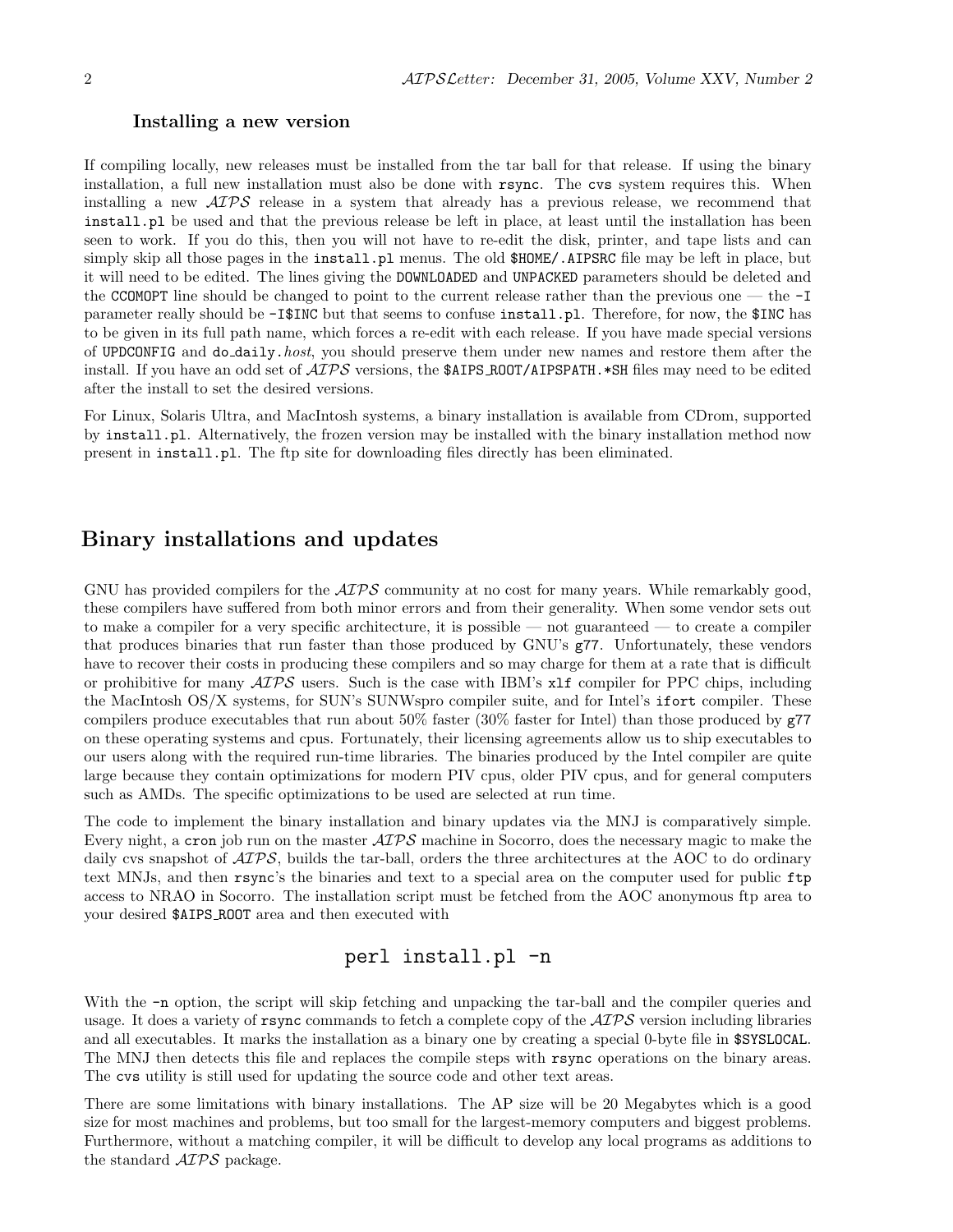## Improvements of interest to users in 31DEC05

We expect to continue publishing the  $\mathcal{AIPSLetter}$  approximately every six months along with the annual releases. There have been a number of changes in 31DEC05. In the last six months, we have developed new tasks CLCOP to copy CL table data between IFs, REAMP to rescale fluxes in uv data, SPIXR to fit spectral indices to image cubes, and CCRES to remove and restore Clean components from images. Two new VLBAUTIL procedures were written to download from the web and apply to VLBI data measurements of the ionosphere and earth orientation. A service program REUSE was written to convert public catalog  $\mathcal{ATPS}$  installations to user-private installations. The new verb QINP allows users to resume looking at INPUTS at the last page they were examining. 31DEC06 already has a change in UVCON to model interferometers which have position-dependent primary beam patterns. This change was judged too significant to put into nearly frozen code.

31DEC04 and 31DEC05 use a new numbering scheme for magnetic tape logical unit numbers that is incompatible with previous versions. Thus all tape tasks and the server TPMON must be from one of these two releases. Other than this, 31DEC05 is compatible in all major ways with the with the 15OCT98 and later releases. There are significant incompatibilities with older versions.

#### UV data calibration

#### Calibrator models

In the 30JUN04 edition of the *AIPS Letter* we announced the availability of VLA flux calibrator models for the 3 highest frequency bands observed with the VLA in  $\mathcal{AIPS}$ . Here we announce the availability of flux calibrator models at all bands from K through L for 3C48 and 3C286, in addition to the models at K, Q and U for 3C138 and 3C147. Models for 3C138 and 3C147 at the lower frequencies should become available over the next year. To see what models are available in  $\mathcal{AIPS}$  type CALDIR; to load a model use the task CALRD.

Now that most VLA primary flux calibrators have models, their use should be the default way to obtain amplitude calibration for the VLA. See the  $\mathcal{AIPS} \mathcal{C}ookBook$  for details. The VLA primary flux calibrators are resolved at most frequencies and configurations. Even in the configurations and frequencies where they are not resolved  $(e,q)$ . L band in D array) there are many confusing sources, so in all situations a model will make the flux calibration more accurate. Note that multiple facets were required to image the calibrators and confusing sources at the lower frequencies. We have found, however, that the Clean components from the exterior facets may be included in the CC table of the primary facet with no loss of accuracy in calibration. When using the models, there is no need to limit the uv range or antennas in CALIB, making automated data reduction even easier.

When working with the calibrator models, we discovered a serious problem with the way models are computed from images. In order to handle coordinate rotation, the central pixel and the reference pixel of the image are both relevant to model phase computation. Before mid November 2005,  $\mathcal{AIPS}$  had no mechanism to retain the central pixel information when images are changed in size, e.g., by SUBIM. All calibrator models were corrected on November 1, 2005 to have their central pixel be the original central pixel even though the images have been reduced significantly in size. Prior to that date, the calibrator models would get the correct amplitude calibration but would introduce a position shift into the phases. Fortunately, the primary amplitude calibrators are rarely if ever used to to provide phases for the target sources.

#### The VLBA and the Earth Orientation Parameters

When VLBI data are correlated, the position of the Earth's North pole and the offset between Earth rotation time and clock time must be known. Unfortunately, these parameters must be calculated using measurements taken on the day in question, so the best estimates are not determined for several weeks after the fact. Given the cost of VLBI recording media, the data must be correlated using predicted EOPs rather than the final, good estimates. Compounding this basic problem, it was found recently that the VLBA correlator had a systematic error in selecting the Earth Orientation Parameters (EOP) estimate it used, causing a very preliminary estimate to be used from May 2003 to August 2005. Fortunately, the parameters that were used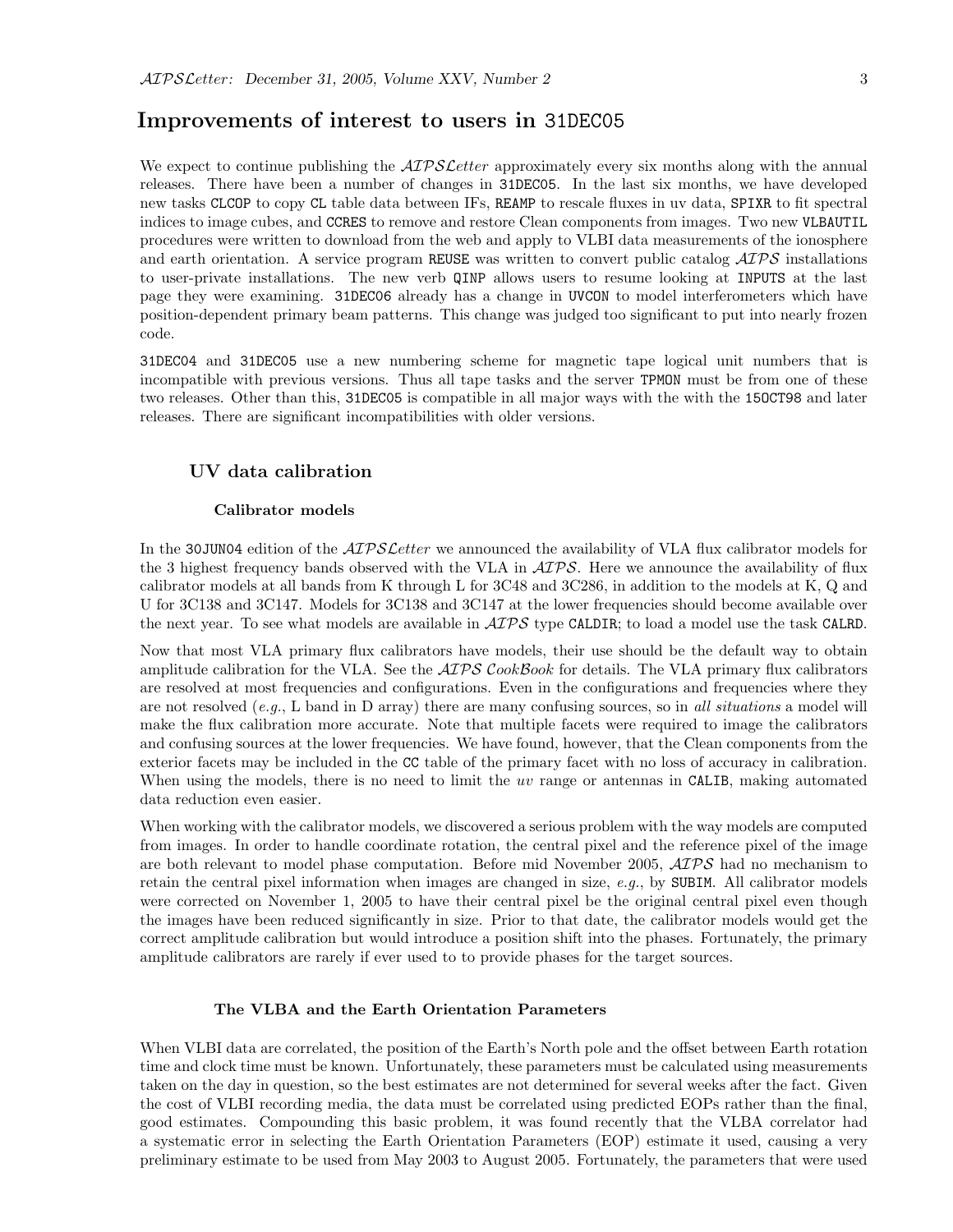are recorded in the previously unused CT table. FITLD was revised to handle this table more carefully and to add to it information on the uv-data time range to which each entry applies.

The task CLCOR was given a new OPCODE='EOPS' to read a text file containing the latest EOP parameters and to correct phases for any differences between them and the parameters used at correlation. A procedure called VLBAEOPS was added to the VLBAUTIL RUN file. It can fetch the latest EOP data from the USNO over the web and then use them in CLCOR. This correction should be run on all VLBA data that require accurate phases, particularly phase-reference observations. For details see VLBA Test Memo 69 by R. C. Walker, V. Dhawan, W. Brisken, J. Benson, L. Kogan, and J. Romney from http://www.vlba.nrao.edu/memos/test/.

#### Other VLBI changes

In addition to VLBAEOPS mentioned above, a number of other changes were made to the VLBAUTIL RUN package. New procedure VLBATECR downloads the electron content data from the web that applies to the data set and then runs TECOR. These two procedures make clever use of the SYSTEM verb to fetch and apply information from the web. Procedure VLBALOAD now allows data to be taken from disk and VLBAMPCL defends itself against a common form of user input.

SNSMO is the task recommended for smoothing VLBI solutions since it does a better job of handling delays and rates with their effects on phase. However, SNSMO adopted the heavy-handed assumption that all rates should be the same and so averaged all polarizations and IFs producing identical output rates. This was changed to have SMOTYPE 'VLBI' average over polarization to avoid changing apparent instrumental polarization, but to keep IFs separate. A new SMOTYPE 'VLRI' was added to retain the previous averaging over IFs.

FITLD was changed to recognize that a station named "Y" with a sensitivity of 1.0 is actually the phased VLA. In that case, the recorded  $T_{\rm sys}$  is actually  $T_{\rm sys}/T_{\rm ant}$ , a fact that is signaled by setting the antenna temperature to −1.0 in the TY table. Prior to this correction, very wrong amplitude calibrations would be found for the phased VLA. Errors corrected in FITLD include a date comparison that could cause the task to skip data files rather than loading them, uninitialized extension file version numbers in numerous subroutine calls, and a rearrangement of code to allow proper file management when trying to close down gracefully after an error occurs.

#### Other uv-data changes

- FLAGR and FINDR were changed to regard a failed solution (when finding antenna-based amplitudes, phases, weights) as grounds for deleting the data. This simple fix seems to have made this into a quite useful flagging task using essentially only default adverb values.
- CLCOP is a new task to copy the calibration for one polarization into that for the other. It can swap them and even write a 2-polarization file from a 1-polarization input file.
- REAMP is a new task to rescale amplitudes and weights.
- RESEQ was completely rewritten to allow complicated antenna renumbering operations.
- FILLM was changed to get the correct bandwidth for modes  $8$  and  $9$  which is  $50/2^8$  MHz. The previous value (half as large) led to wrong reference channels, bandwidths, and other minor errors.
- CALIB was changed to count "failed" solutions differently. Previously, missing data were counted as failed which is more than a little confusing.
- CPASS was changed to accept error returns from the fitting subroutines. It will quit on one of the errors, but will write the solutions into the BP table even when the fitting routines say they did not converge. It is not clear that this task has ever worked.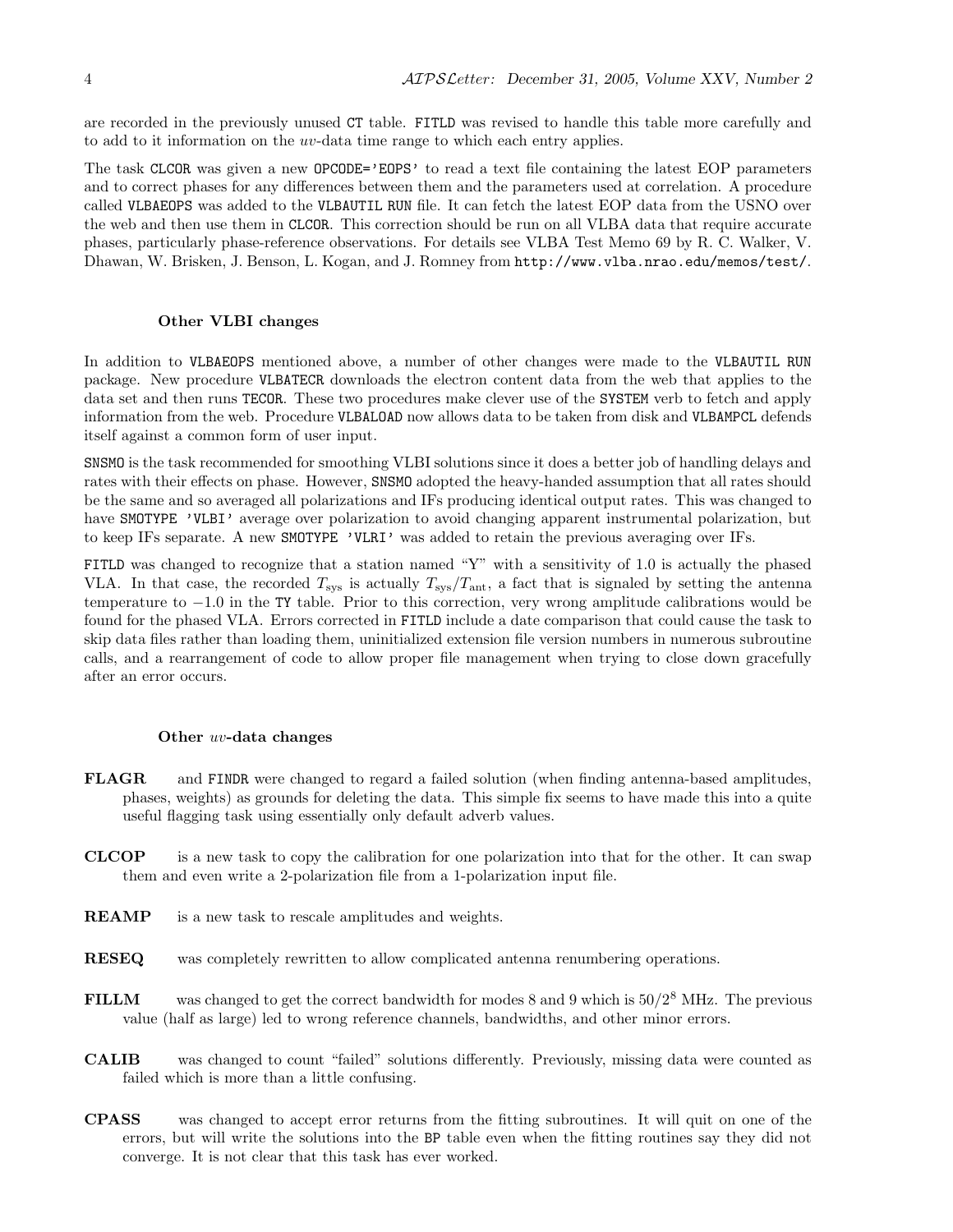#### Imaging

#### Managing box files

IMAGR has a rather complicated set of adverbs plus BOXFILE options which may be used to define facets, resolutions, and Clean boxes. There are several tasks which have been written to help manage these parameters, primarily the BOXFILE content. Initially, these tasks were fairly simple but they have been changed to handle most of the options that are used in IMAGR. BOXES was written to add Clean boxes to a BOXFILE which defined the facets, but with the addition of NFIELD, RASHIFT, and DECSHIFT the facets may be defined in other ways. FIXBX was written to correct the boxes of one BOXFILE which defined its facets to those facets defined in another BOXFILE. But, with the addition of NMAPS, NOISE, PBSIZE, NBOXES, CLBOX and NGAUSS to describe old imaging parameters (along with INFILE) and NFIELD, RASHIFT, and DECSHIFT to describe new imaging parameters \*along with BOXFILE) the faceting may be described completely with adverbs. CHKFC was initially written to test the BOXFILE output of SETFC, but can now define the facets and boxes with NFIELD, RASHIFT, DECSHIFT, NBOXES, and CLBOX.

#### Miscellaneous matters

- CCRES is a new task to add or subtract Clean components from an image. Unlike RSTOR, there is no requirement that the components lie on cells or that the image be a power of 2 in size.
- **RSTOR** was revised to subtract as well as add Clean components to an image.
- IMAGR was corrected. The user's MINPATCH value was lost when cleaning a small window and not restored when next cleaning a large window.
- Single-dish imaging was changed. SELSD and GRIDR were removed along with the concept of "projected" coordinates in the uv location. Galactic and Ecliptic as well as the usual celestial coordinates are now allowed in SDIMG. A path to import GBT data into  $\mathcal{AIPS}$  for imaging is available in Green Bank.

#### Analysis

#### Spectral index

With the development of the EVLA, interest in spectral-index issues has grown. **IMMOD** was changed to allow the addition of up to four model images per execution. UVMOD was changed to allow different spectral-indices for each of the up to four model objects. MCUBE was changed to allow the user to force the creation of a SEQ.NUM. axis ignoring some axis coordinate that differs in an irregular way. This axis is called FQID when the coordinate is frequency and the values of the coordinate are stored in a FQ table attached to the output image cube. The coordinates of any type that are ignored on such an axis are stored in the history file.

A new task named SPIXR was written. It reads a transposed cube (frequency axis first) and fits to it an image of spectral index and, optionally, spectral index curvature using least squares. Early testing of this task indicates that issues of spatial resolution and blanking will be important in its use. It is intended to use the output of SPIXR as an optional input to IMAGR to correct for spectral index while doing bandwidth synthesis imaging of continuum sources.

#### Miscellaneous

- CCEDT was overhauled so that its less known option of automatic box splitting might actually work. Corrected handling of boxes for images of less common types.
- RMSD was given the option to output the local mean value instead of the local rms.
- SAD was given the option to read an image of the rms.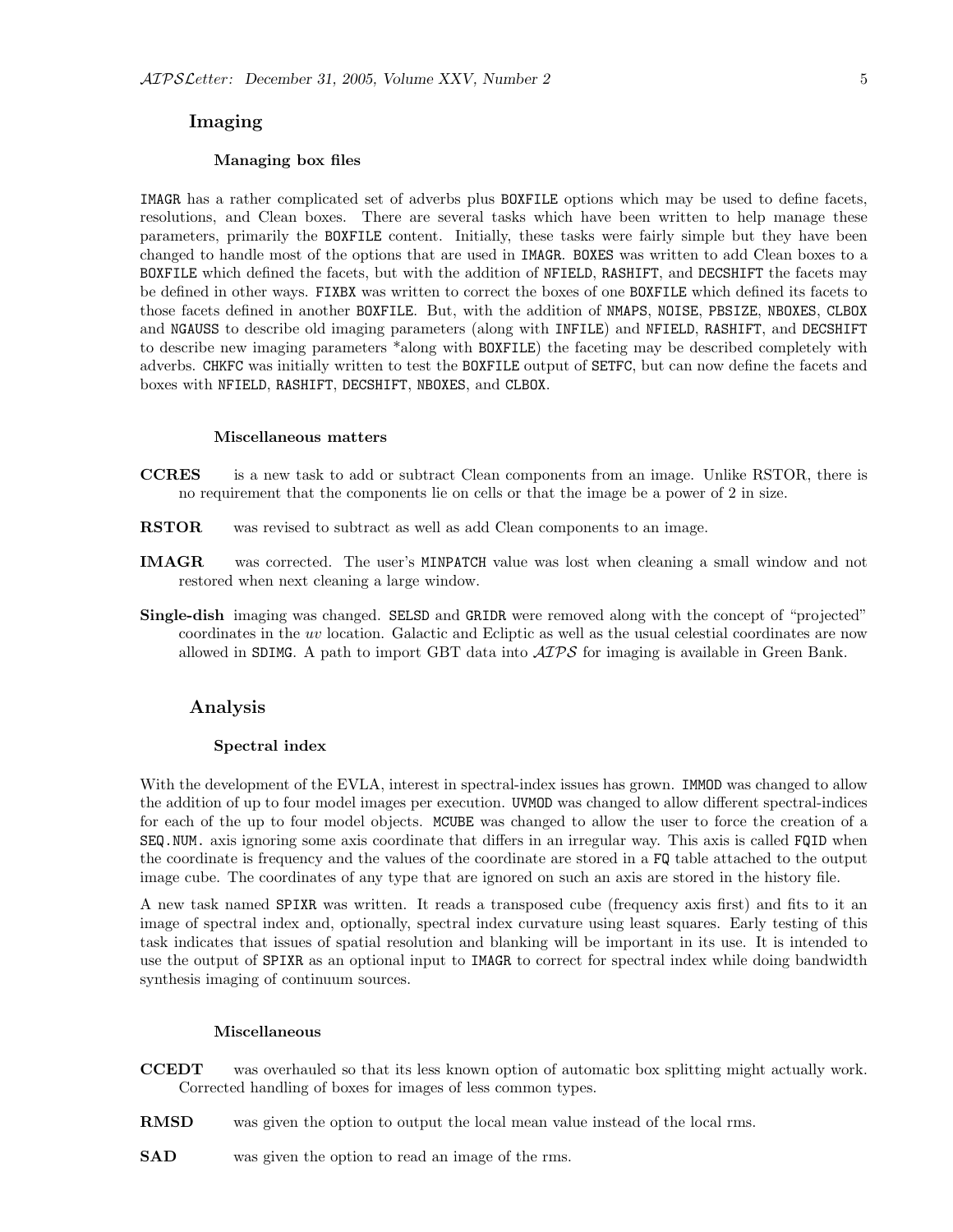#### Plotting

- TVCPS was generalized to read one image from disk for each image plane that is visible. This will allow large images to be written to the output PostScript file for hue-intensity and three-color displays.
- SNPLT was corrected to select IFs correctly when plotting PC tables.
- Point plotting was further clarified, making a consistent set of symbols across all tasks using the standard list of available symbols.

#### General items

- QINP is a new verb. It resumes the previous INP or INPUTS with the last page viewed. Thus, after viewing a page and changing the adverbs on the page, the user may re-view that page without having to start back at page 1.
- **SYSTEM** is a powerful verb that invokes a command to the operating system. It was enhanced with additional adverbs to allow for very long commands.
- APROPO will now include all task, verb, adverb, and procedure names as well as the words in the one-line comments of the help files

#### Miscellaneous matters for programmer types

- Dynamic memory now uses LONGINT as the data type for the array offset parameter. This translates to INTEGER\*8 on 64-bit computers where it has been tested. The trick of using the pseudo-AP routines with dynamic memory will not work on some of these computers because the 1000s of variables which are pointers into the pseudo-AP have not been translated to LONGINTs.
- REUSE is a new service program. It translates an  $\mathcal{AIPS}$  system that was set up with public (multiple user) catalogs into a system with separate catalogs and files names for each user. FILAIP was changed to make the error of having public catalogs very unlikely.
- install.pl was changed for the changes in FILAIP and to recognize AMD 64s making corrections in FORTOPT and in the XAS Makefile.

#### Dæmon mysteries

Two mysteries have arisen affecting the  $\mathcal{AIPS}$  dæmons. The first affects the message and Tektronix servers. They are run as programs inside an xterm. At at least one site, we found that the command has to be invoked as

#### xterm -e '\$LOAD/MSGSRV.EXE ' &

with quote marks and a blank character ahead of the close quote. At most sites, this grammar is apparently acceptable if not required. But, at all Solaris and some Linux sites, this grammar causes the command to fail. Does anyone out there understand what is going on?

The second mystery concerns the performance of the  $ATPS$  TV XAS. Compared to RedHat 9 and previous systems, the performance appears to be compromised under RedHat Enterprise. It is acceptable, but noticeably slower, using tv=local Unix sockets. Using Inet sockets, the communication to XAS appears to be very erratic, with rapid response for short intervals followed by no response for comparable intervals. This occurs only when the computer is actually looping back to itself; the communication between computers appears to be as fast as ever. Any suggestions?????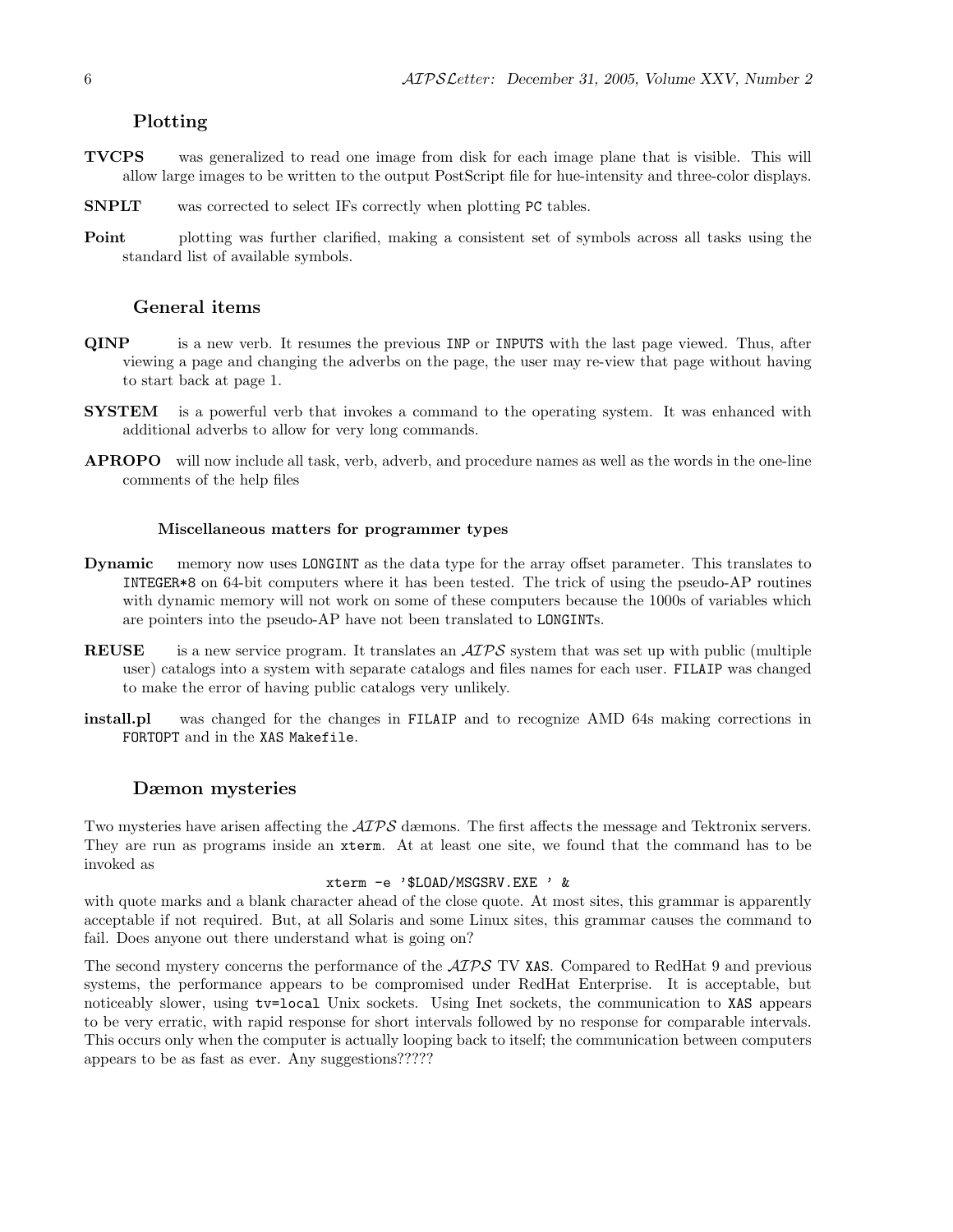## Patch Distribution for 31DEC04

As before, important bug fixes and selected improvements in 31DEC04 and 31DEC05 can be downloaded via the Web beginning at:

#### http://www.aoc.nrao.edu/aips/patch.html

Alternatively one can use *anonymous* ftp to the NRAO server ftp.aoc.nrao.edu. Documentation about patches to a release is placed on this site at pub/software/aips/release-name and the code is placed in suitable subdirectories below this. As bugs in 31DEC06 are found, they are simply corrected since 31DEC06 remains under development. Corrections and additions are made with a midnight job rather than with manual patches.

The patch system has changed because we now have binary installations. We now actually patch the master copy of the frozen version. This means that a MNJ run on 31DEC04 after the patches listed below will fetch the corrected code and/or binaries rather than failing. Similarly, patches announced for 31DEC05 during the next year will be available via MNJ as well as ftp. Installations of 31DEC04 and 31DEC05 after the patch date will contain the corrected code.

The 31DEC04 release is no longer available for installation. It had a few important patches most of which were released in April when we changed the patch system. For correcting existing 31DEC04 releases, the patches are:

- 1. OTFUV, OTFIN to handle both byte orders of 12m OTF data 2005-01-06
- 2. CXPOLN procedure, CXCLN task need modern image names 2005-04-22
- 3. TVFLG and SPFLG required improved error handling and modern FLAGVER default 2005-04-22
- 4. WIPER function FLAG AREA aborted on wrong button push 2005-04-22
- 5. FIXBX could handle complicated cases but not simple ones 2005-04-22
- 6. POSSM used wrong units in output text file 2005-04-22
- 7. CL2HF aborts under Linux 2005-04-22
- 8. TCOPY used wrong (old) tape LUNs 2005-04-22
- 9. BPASS gets wrong solutions when channel 1 of of the first source was flagged 2005-04-22
- 10. BOXES could handle complicated cases but not simple ones 2005-08-16
- 11. CALIB looses track of the SN table when writing a FG table 2005-08-16
- 12. FITLD wrongly concluded data were too early and did not handle cal transfer correctly for the phased VLA 2005-08-16

### Recent AIPS and related Memoranda

The following new EVLA Memorandum is available from the NRAO web pages (http://www.aoc.nrao.edu/evla/memolist.shtml)

96 Imaging at Wide Field of View for a Plane Array Leonid Kogan 9/20/2005

We consider the array located at a plane. The coordinate system we chose has U, V axes at the array plane, and W axis perpendicular to the array plane. W components of the baselines are equal zero and therefore expressions describing the Fourier transform pairs: IMAGE  $\langle$  -> VISIBILITIES do not include the W component of the vector directed to the current point at the source. As a result this Fourier transform is becoming two dimensional at the whole semi sphere of the sky. This is obviously true for a snapshot observation. The method to connect different time snapshot observations is given.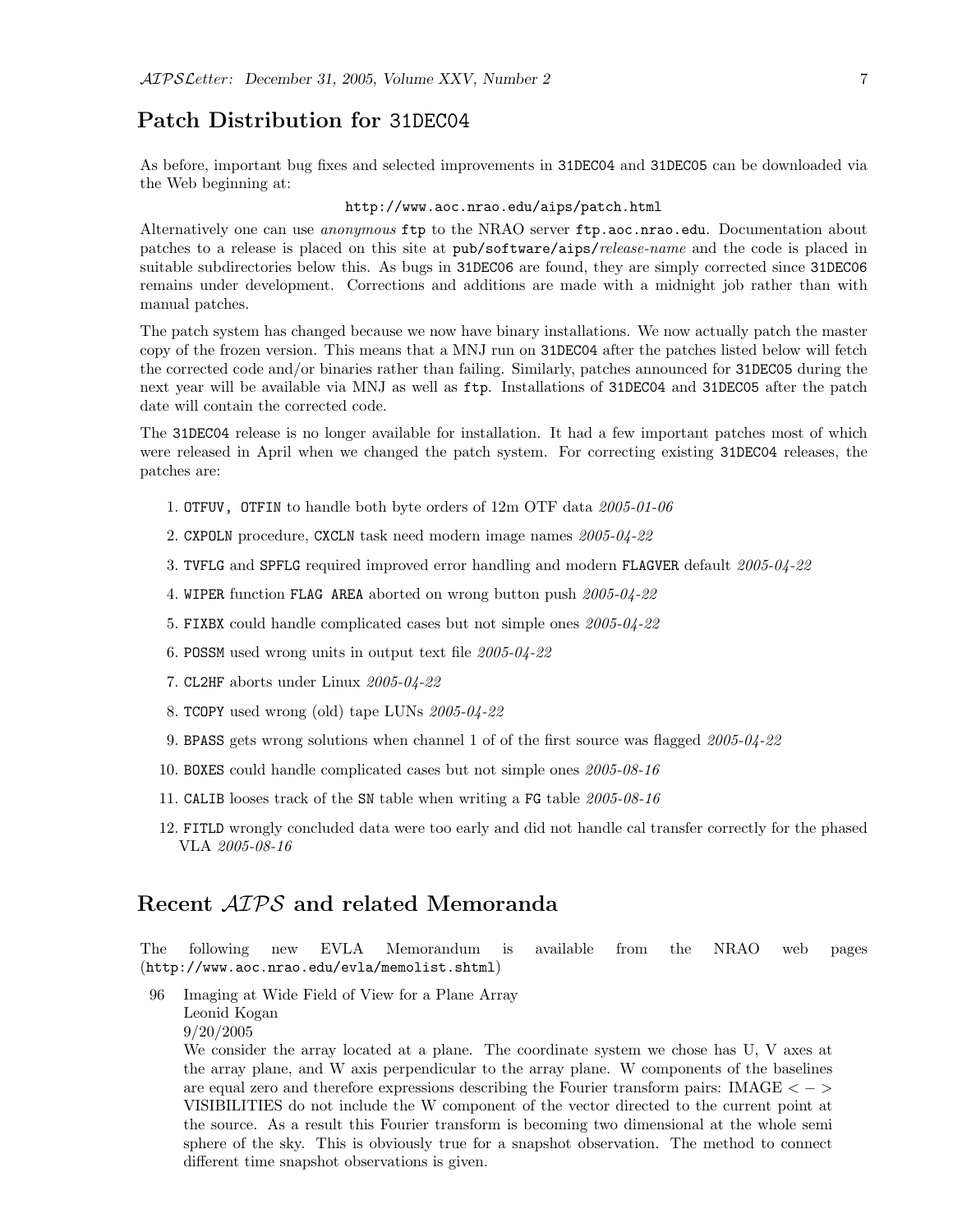The following new VLBA Test Memorandum is available from the NRAO web pages (http://www.vlba.nrao.edu/memos/test/)

69 Inappropriate EOP on the VLBA Correlator R. C. Walker, V. Dhawan, W. Brisken, J. Benson, L. Kogan, & J. Romney 10/06/2005 A bug has been found in the job generator for the VLBA correlator that caused it to use predicted rather than measured Earth Orientation Parameters (EOP) between May 2003 and August 2005. The errors introduced often are sufficiently large to adversely affect phase referencing observations and other observations that rely on an accurate correlator model. The nature of the problem and its impact are discussed in this memo. Correcting data is straightforward using the new EOPS option in the AIPS task CLCOR. Users just wishing to make corrections without worrying about the gory details can consult Section 2, or simply follow the CLCOR help file. It has become apparent while dealing with this problem that even occasional projects from outside the time period of the bug have been correlated with poor EOP. Usually this is because their job scripts were prepared too close to the observe date. So any user depending on an accurate correlator model may wish to check their EOP.

## AIPS Distribution

We are now able to log apparent MNJ accesses, downloads of the tar balls and rsync accesses. We count these by unique IP address. Since dial-up connections may be assigned different IP addresses at different times, this will be a bit of an over-estimate of actual sites. However, a single IP address is often used to provide  $\mathcal{AIPS}$  to a number of computers, so these numbers are probably an under-estimate of the number of computers running current versions of  $\mathcal{A}TPS$ . We have abandoned the registration system as obsolete and onerous. In 2005, a total of 246 different IP addresses downloaded the frozen form of 31DEC04 and 832 IP addresses downloaded 31DEC05 in tarball or binary form. Fully 982 IP addresses accessed the NRAO cvs master. Each of these has at least installed 31DEC05 and 252 appear to have run the MNJ on 31DEC05 at least occasionally. The total number of unique IP addresses in these three lists was 1460. 48 sites accessed 31DEC04 in binary form, while 299 sites used the binary form of 31DEC05. The attached figure shows the cumulative number of unique sites, cvs access sites, tar-ball/binary download sites and binary access sites known to us as a function of week in 2005.



Since the registration system, always under-utilized, has now been abandoned, we are left with analysis by IP address. The table below lists the IP addresses for 2005 by the final qualifier for shipments of the 31DEC05 tarball, the 31DEC04 tarball, and access to the cvs site. The numbers in the cvs column include those sites that install 31DEC05, run a midnight job for 31DEC05, or run a final "catch-up" MNJ for 31DEC04. The comments come from what appears to be a semi-official list of Internet codes. Sorting is on the "unique" column, which counts unique IP addresses over the other three columns: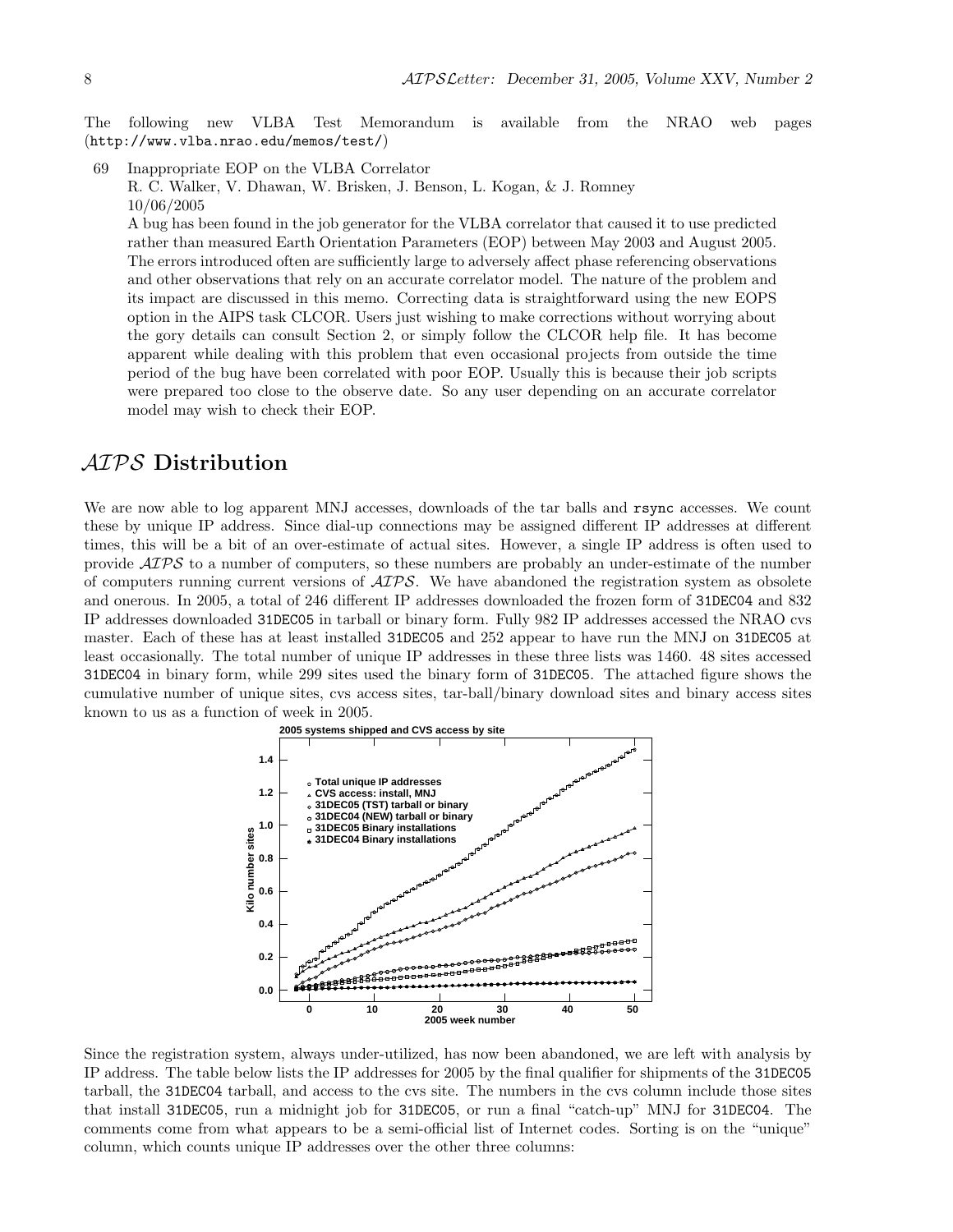| Code                   | 31DEC04          | 31DEC05          | cvs site         | unique         | Comments                |
|------------------------|------------------|------------------|------------------|----------------|-------------------------|
| $_{\rm edu}$           | $55\,$           | 199              | 283              | 382            | US Educational          |
| net                    | 14               | 68               | 90               | 131            | Network                 |
| uk                     | 11               | 58               | 51               | $82\,$         | United Kingdom          |
| jp                     | 20               | 50               | 44               | $78\,$         | Japan                   |
| com                    | $\boldsymbol{9}$ | 32               | 34               | 54             | US Commercial           |
| org                    | $\mathbf{1}$     | 10               | 52               | $54\,$         | Non-Profit Organization |
| au                     | $\overline{7}$   | 28               | 26               | 46             | Australia               |
| $\mathop{\mathrm{es}}$ | $\mathbf{1}$     | 33               | 37               | 45             | Spain                   |
| it                     | $\overline{5}$   | 21               | 13               | 33             | Italy                   |
| $\mathrm{d}\mathrm{e}$ | $\overline{4}$   | 17               | 18               | $31\,$         | Germany                 |
| ca                     | $\overline{4}$   | 18               | 19               | $\,29$         | Canada                  |
| gov                    | $8\,$            | 13               | $20\,$           | 27             | <b>US</b> Government    |
| mil                    | $\bf 5$          | 17               | 13               | 22             | US Military             |
| $\mathbf{p}$           | $\overline{2}$   | 13               | $\boldsymbol{9}$ | 18             | Poland                  |
| in                     | $\,6$            | 10               | $\overline{7}$   | 16             | India                   |
| n                      | $\overline{4}$   | $8\,$            | $\boldsymbol{9}$ | 14             | Netherlands             |
| $\rm fr$               | 3                | 10               | $\overline{2}$   | 14             | France                  |
| tw                     | $\,6$            | $\overline{7}$   | $\overline{7}$   | 10             | Taiwan                  |
| cn                     | $\sqrt{3}$       | $\overline{4}$   | $\overline{3}$   | $8\,$          | China                   |
| br                     | $\sqrt{3}$       | $\overline{4}$   | $\mathbf{1}$     | $\overline{7}$ | <b>Brazil</b>           |
| kr                     | $\sqrt{2}$       | $\bf 5$          | $\bf 5$          | $\overline{7}$ | Korea (South)           |
| mx                     | $\sqrt{2}$       | $\,6$            | $\bf 5$          | $\,6$          | Mexico                  |
| pt                     | $\overline{2}$   | $\overline{4}$   | $\overline{3}$   | $\bf 5$        | Portugal                |
| ru                     | $\mathbf{1}$     | 3                | $\overline{2}$   | $\overline{5}$ | Russian Federation      |
| inva                   | $\boldsymbol{0}$ | $\boldsymbol{0}$ | $\overline{5}$   | $\bf 5$        | (Germany, key invalid)  |
| se                     | $\mathbf{1}$     | $\overline{2}$   | $\mathbf{1}$     | $\overline{4}$ | Sweden                  |
| ar                     | $\mathbf{1}$     | $\overline{2}$   | $\overline{2}$   | $\overline{4}$ | Argentina               |
| $\mathbf f$            | $\boldsymbol{0}$ | 3                | $\overline{4}$   | $\overline{4}$ | Finland                 |
| ie                     | $\boldsymbol{0}$ | $\overline{4}$   | $\overline{4}$   | $\overline{4}$ | Ireland                 |
| cl                     | $\mathbf{1}$     | $\mathbf{1}$     | $\mathbf{1}$     | 3              | Chile                   |
| be                     | $\mathbf{1}$     | $\boldsymbol{0}$ | $\overline{2}$   | $\sqrt{3}$     | Belgium                 |
| i                      | $\boldsymbol{0}$ | $\overline{3}$   | $\mathbf{1}$     | 3              | Israel                  |
| za                     | $\boldsymbol{0}$ | $\mathbf{1}$     | $\sqrt{3}$       | 3              | South Africa            |
| ch                     | $\mathbf{1}$     | $\boldsymbol{0}$ | $\mathbf{1}$     | $\overline{2}$ | Switzerland             |
| at                     | $\overline{2}$   | $\boldsymbol{0}$ | $\boldsymbol{0}$ | $\overline{2}$ | Austria                 |
| hu                     | $\mathbf{1}$     | $\overline{2}$   | $\theta$         | $\,2$          | Hungary                 |
| dk                     | $\boldsymbol{0}$ | $\boldsymbol{2}$ | $\,2$            | $\overline{2}$ | $\mbox{Denmark}$        |
| $_{\rm co}$            | $\boldsymbol{0}$ | $\sqrt{2}$       | $\boldsymbol{0}$ | $\sqrt{2}$     | Colombia                |
| $^{th}$                | $\boldsymbol{0}$ | $\overline{2}$   | $\boldsymbol{0}$ | $\overline{2}$ | Thailand                |
| $\operatorname{cz}$    | $\boldsymbol{0}$ | $\mathbf{1}$     | $\boldsymbol{0}$ | $\mathbf{1}$   | Czech Republic          |
| yu                     | $\boldsymbol{0}$ | $\mathbf{1}$     | $\overline{0}$   | $\mathbf{1}$   | Yugoslavia              |
| id                     | $\boldsymbol{0}$ | $\mathbf{1}$     | $\boldsymbol{0}$ | $\mathbf{1}$   | Indonesia               |
| gr                     | $\boldsymbol{0}$ | $\mathbf{1}$     | $\mathbf{1}$     | $\mathbf{1}$   | Greece                  |
| mu                     | $\boldsymbol{0}$ | $\mathbf{1}$     | $\boldsymbol{0}$ | $\mathbf{1}$   | Mauritius               |
| $\operatorname{hr}$    | $\boldsymbol{0}$ | $\mathbf{1}$     | $\boldsymbol{0}$ | $\mathbf{1}$   | Croatia (Hrvatska)      |
| sk                     | $\boldsymbol{0}$ | $\mathbf{1}$     | $\boldsymbol{0}$ | $\mathbf{1}$   | Slovak Republic         |
| None                   | $\mathbf{1}$     | $\overline{7}$   | $13\,$           | 14             |                         |
| Unknown                | 59               | 156              | 189              | $270\,$        |                         |
| Total                  | $\overline{246}$ | 832              | 982              | 1460           |                         |